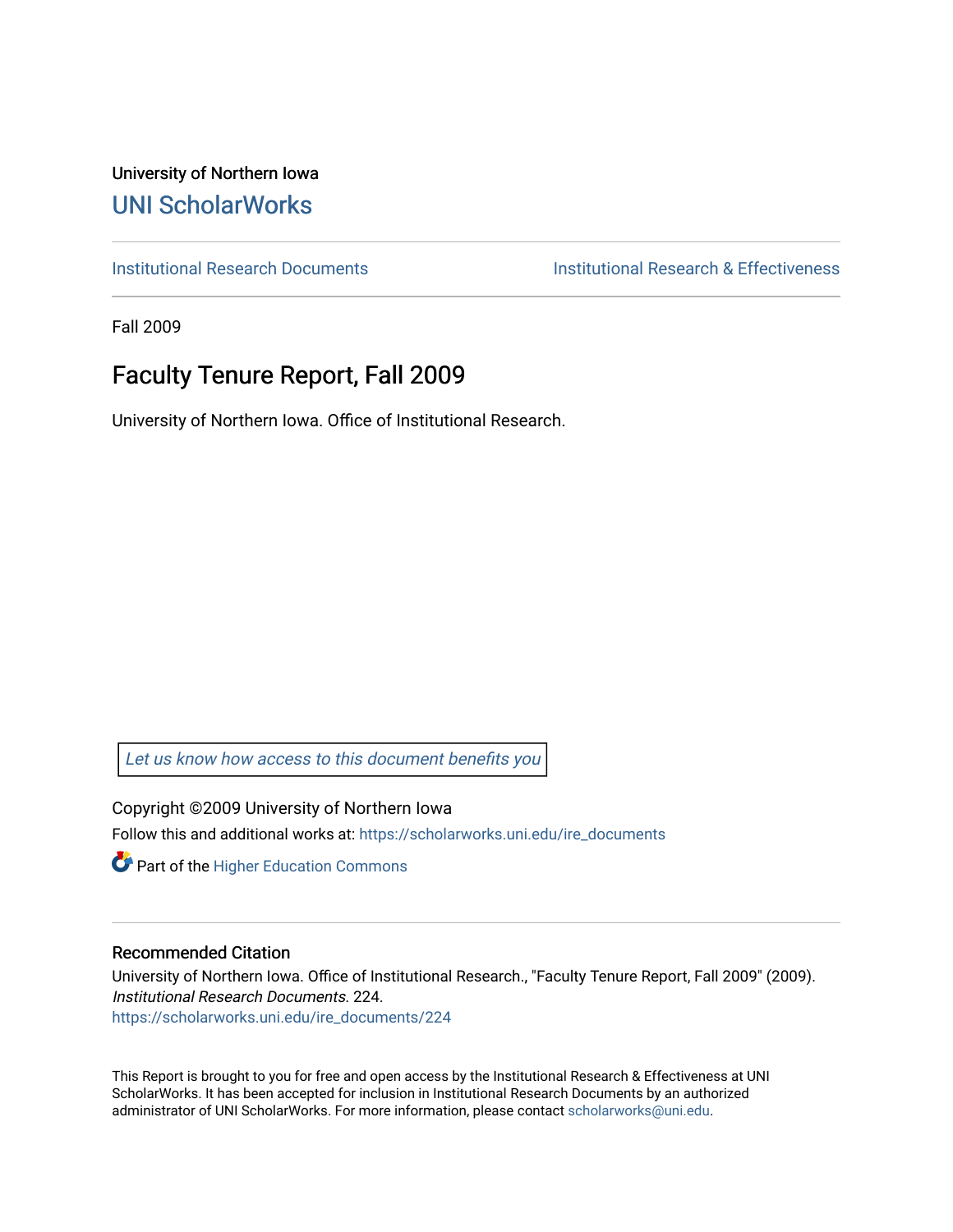#### **Table 1**

#### **Tenured Faculty and Non-Tenured Faculty on Tenure Track**

**University of Northern Iowa: Fall 2009**

|                                |    |           |                |           |          |           |            |          |    |      |          |    |          |          |    |           |   |           |    |          |          | $%$ of              | $%$ of  |
|--------------------------------|----|-----------|----------------|-----------|----------|-----------|------------|----------|----|------|----------|----|----------|----------|----|-----------|---|-----------|----|----------|----------|---------------------|---------|
|                                |    |           |                | Assoc.    |          | Asst.     |            |          |    |      |          |    |          |          |    |           |   |           |    |          |          | <b>Tenure Track</b> | Total   |
| <b>COLLEGE/DEPARTMENT</b>      |    | Professor |                | Professor |          | Professor | Instructor |          |    | Male | Female   |    |          | Minority |    | Full-time |   | Part-time |    | Totals   |          | Faculty             | Faculty |
| <b>Business Administration</b> |    | ΝT        |                | NT        |          | NT        |            |          |    |      |          | N٦ |          | NΤ       |    | N         |   | N         |    | NT       | Other    | Tenured             | Tenured |
| Accounting                     | 4  |           |                |           |          |           | 0          |          |    |      |          |    | O        |          |    |           |   |           | 8  |          | 6        | 88.9                | 53.3    |
| Economics                      | 5  | $\Omega$  | 6              | 0         | $\Omega$ | $\Omega$  | 0          | 0        | 9  | 0    | 2        | 0  | 3        | $\Omega$ | 11 | 0         | 0 | 0         | 11 | 0        | -3       | 100.0               | 78.6    |
| Finance                        | 4  | $\Omega$  |                |           |          |           | 0          | $\Omega$ | 6  | 2    | $\Omega$ | 0  |          |          | 6  | 2         |   | 0         | 6  |          | 4        | 75.0                | 50.0    |
| Management                     |    | $\Omega$  | 6              | 0         | 0        |           | 0          | 0        | 8  |      | 5        | 3  |          | 3        | 12 | 4         |   | 0         | 13 | 4        | 11       | 76.5                | 46.4    |
| Marketing                      | 2  | $\Omega$  | $\overline{4}$ | 0         | $\Omega$ |           | 0          | 0        | 6  |      | $\Omega$ | 0  |          |          | 6  |           |   | 0         | 6  |          | 3        | 85.7                | 60.0    |
| Other                          | 0  | $\Omega$  |                | 0         | $\Omega$ | $\Omega$  | 0          | $\Omega$ |    | 0    |          |    | $\Omega$ |          |    | 0         |   |           |    | $\Omega$ | $\Omega$ | 100.0               | 100.0   |
| <b>College Total</b>           | 22 | 0         | 22             | ຳ         |          |           | 0          | 0        | 34 |      | 11       |    |          |          | 43 | 8         |   | 0         | 45 | 8        | 27       | 84.9                | 56.3    |

|                                                         |    |                     |                |              |   |           |                |             |      |           |        |    |          |             |       |           |           |          |        |    |                | $%$ of              | % of    |
|---------------------------------------------------------|----|---------------------|----------------|--------------|---|-----------|----------------|-------------|------|-----------|--------|----|----------|-------------|-------|-----------|-----------|----------|--------|----|----------------|---------------------|---------|
|                                                         |    |                     | Assoc.         |              |   | Asst.     |                |             |      |           |        |    |          |             |       |           |           |          |        |    |                | <b>Tenure Track</b> | Total   |
| COLLEGE/DEPARTMENT                                      |    | Professor Professor |                |              |   | Professor | Instructor     |             | Male |           | Female |    | Minority |             |       | Full-time | Part-time |          | Totals |    |                | Faculty             | Faculty |
| Education                                               |    | NT.                 |                | <b>NT</b>    |   | NT        |                | NT          |      | <b>NT</b> |        | NT |          | NT          |       | NT        |           | NT       |        | NT | Other          | Tenured             | Tenured |
| Curriculum & Instruction                                | 9  | $\Omega$            | 12             | 2            | 3 |           | 6              |             | 9    | 0         | 21     |    |          | $\Omega$    | 27    |           | 3         |          | 30     |    |                | 88.2                | 73.2    |
| Educational Leadership, Counseling & Postsecondary Edu. | 2  | $\Omega$            | 6              | 0            | 0 | 3         | 0              | $\Omega$    | 5    |           | 3      | 2  | 0        | $\mathbf 0$ | 8     | 3         | 0         | 0        | 8      | 3  | 7              | 72.7                | 44.4    |
| Educational Psychology & Foundations                    | 5  | $\Omega$            | 12             | 0            | 2 | 0         | 0              | $\mathbf 0$ | 10   | 0         | 9      | 0  | 0        | $\mathbf 0$ | 18    | 0         |           | $\Omega$ | 19     | 0  | 3              | 100.0               | 86.4    |
| School of Health, Physical Education & Leisure Services | 13 | $\Omega$            | 13             | 0            | 0 | 8         | $\overline{2}$ | $\mathbf 0$ | 16   | 3         | 12     | 5  |          |             | 20    | 8         | 8         | 0        | 28     | 8  | 16             | 77.8                | 53.8    |
| <b>Special Education</b>                                | 5  | $\Omega$            |                | 0            | 0 | 3         |                | $\Omega$    | 2    | 0         | 5      | 3  |          | $\Omega$    |       | 3         | 0         | $\Omega$ | 7      | 3  | $\overline{4}$ | 70.0                | 50.0    |
| Teaching                                                |    | 0                   | $\overline{2}$ | 0            | 3 | 0         |                |             | 3    | 0         | 10     |    | 0        | $\mathbf 0$ | 10    |           | 3         | 0        | 13     |    | 12             | 92.9                | 50.0    |
| Price Lab. School                                       | 2  | 0                   |                | 0            | 0 | 2         | 22             |             | 9    | 0         | 16     | 9  |          | 0           | 22    | 8         | 3         |          | 25     | 9  | 17             | 73.5                | 49.0    |
| Other                                                   | 0  | 0                   |                | 0            | 0 | 0         | 0              | 0           | 0    | 0         |        | 0  | 0        | 0           |       | 0         | 0         | 0        |        | 0  | 0              | 100.0               | 100.0   |
| <b>College Total</b>                                    | 37 | 0                   | 48             | $\mathbf{2}$ | 8 | 17        | 38             | 9           | 54   | 4         | 77     | 24 |          |             | 1 113 | 27        | 18        |          | 1 131  | 28 | 66             | 82.4                | 58.2    |
|                                                         |    |                     |                |              |   |           |                |             |      |           |        |    |          |             |       |           |           |          |        |    |                |                     |         |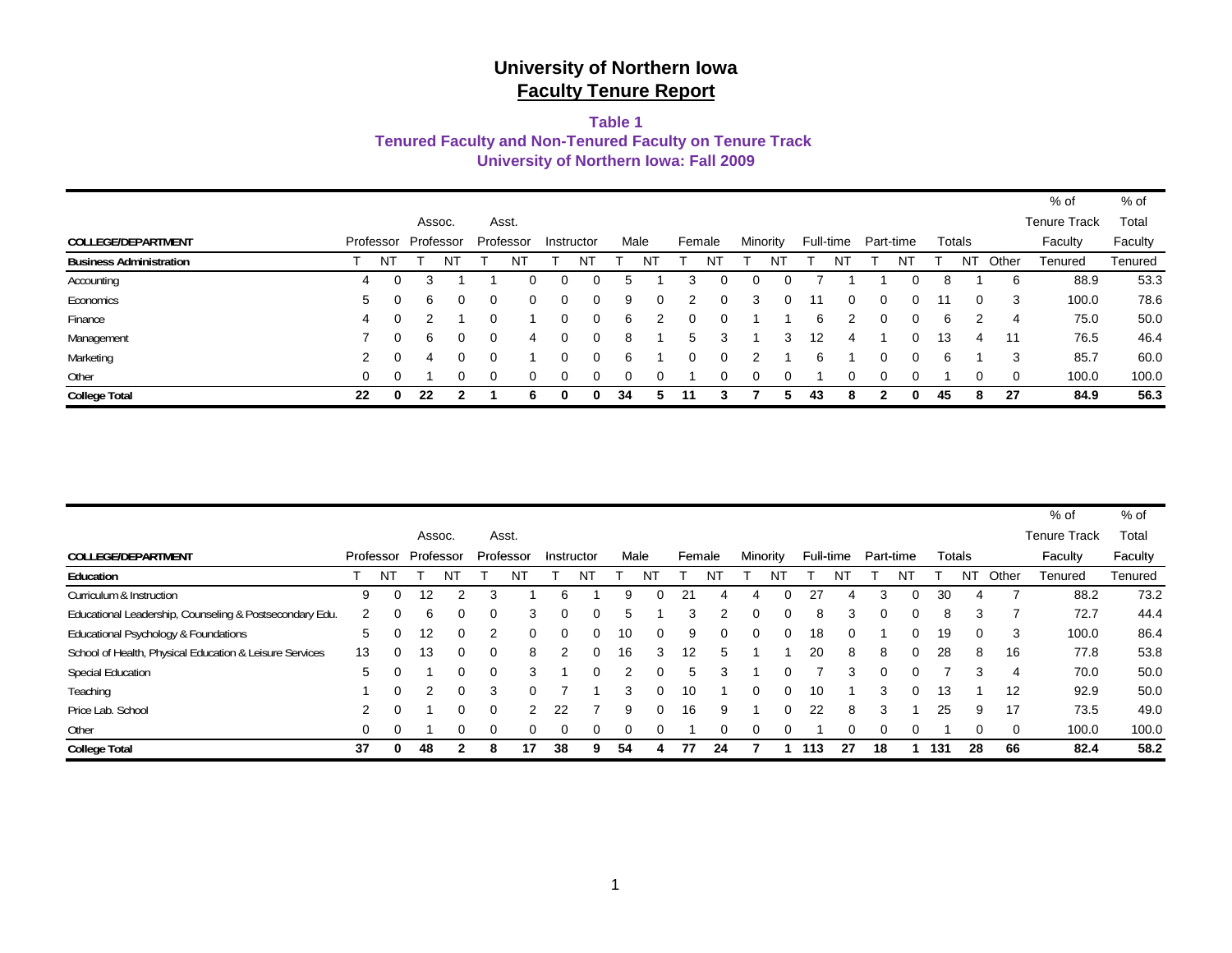#### **University of Northern Iowa: Fall 2009 Tenured Faculty and Non-Tenured Faculty on Tenure Track Table 1 (Cont.)**

|                                             |    |           |          |           |          |               |          |            |      |    |        |          |          |          |                   |            |           |          |     |          |          | % of                | % of    |
|---------------------------------------------|----|-----------|----------|-----------|----------|---------------|----------|------------|------|----|--------|----------|----------|----------|-------------------|------------|-----------|----------|-----|----------|----------|---------------------|---------|
|                                             |    |           |          | Assoc.    |          | Asst.         |          |            |      |    |        |          |          |          |                   |            |           |          |     |          |          | <b>Tenure Track</b> | Total   |
| <b>COLLEGE/DEPARTMENT</b>                   |    | Professor |          | Professor |          | Professor     |          | Instructor | Male |    | Female |          | Minority |          | Full-time         |            | Part-time |          |     | Totals   |          | Faculty             | Faculty |
| <b>Humanities and Fine Arts</b>             |    | NT        |          | N1        |          | N             |          | NĪ         |      | N  |        |          |          | N1       |                   | N٦         |           |          |     | N1       | Other    | Tenured             | Tenured |
| Art                                         | 10 | 0         |          |           | 0        |               |          |            | 8    |    | 3      |          |          |          | 11                |            |           |          |     | 3        | 6        | 78.6                | 55.0    |
| <b>Communication Sciences and Disorders</b> | 3  | $\Omega$  | 3        |           | $\Omega$ | 3             |          | $\Omega$   | 4    |    | っ      |          | 0        | $\Omega$ | 6                 | 3          | $\Omega$  | $\Omega$ | 6   | 3        | 7        | 66.7                | 37.5    |
| <b>Communication Studies</b>                | 8  | $\Omega$  | 11       | 0         | $\Omega$ | 3             | 0        | $\Omega$   | 6    |    | 13     |          | 4        |          | 19                | 3          | $\Omega$  | $\Omega$ | 19  | 3        | 12       | 86.4                | 55.9    |
| English Language & Literature               | 8  | $\Omega$  | 10       |           |          | 5             | 0        | $\Omega$   | 12   | 3  |        |          | 4        | $\Omega$ | 19                | 5          | $\Omega$  | $\Omega$ | 19  | 5        | 14       | 79.2                | 50.0    |
| Modern Languages                            | 4  | $\Omega$  | 6        |           | $\Omega$ | 4             |          | 0          | 2    | 2  | 8      |          |          |          | 10                | 4          | $\Omega$  | $\Omega$ | 10  | 4        | 4        | 71.4                | 55.6    |
| Philosophy & Religion                       | 3  | $\Omega$  | 9        | 0         | $\Omega$ | $\Omega$      | 0        | $\Omega$   | 8    | 0  | 4      | $\Omega$ |          | $\Omega$ | $12 \overline{ }$ | 0          | $\Omega$  | $\Omega$ | 12  | $\Omega$ | 2        | 100.0               | 85.7    |
| School of Music                             | 11 | $\Omega$  | 8        |           |          | 13            | $\Omega$ | $\Omega$   | 14   | 8  | 6      | 5        | 0        | 3        | 19                | 13         |           | $\Omega$ | 20  | 13       | 13       | 60.6                | 43.5    |
| Theatre                                     | 4  | $\Omega$  | 5        |           | $\Omega$ | $\mathcal{P}$ |          | 0          | 5    |    | 4      |          | n        | $\Omega$ | 9                 | $\sqrt{2}$ | $\Omega$  | $\Omega$ | 9   | 2        |          | 81.8                | 75.0    |
| Other                                       | 2  | $\Omega$  | $\Omega$ |           | $\Omega$ | $\Omega$      |          | $\Omega$   |      | 0  |        | $\Omega$ |          | $\Omega$ |                   |            | $\Omega$  | $\Omega$ |     | $\Omega$ | $\Omega$ | 100.0               | 100.0   |
| <b>College Total</b>                        | 53 | 0         | 53       |           |          | 32            | 0        |            | 60   | 17 | 48     | 16       | 13       | 6.       | 107               | 33         |           |          | 108 | 33       | 59       | 76.6                | 54.0    |

|                           |                   |           |    |           |          |               |          |            |      |    |        |          |    |          |    |           |    |           |    |        |       | % of                | % of    |
|---------------------------|-------------------|-----------|----|-----------|----------|---------------|----------|------------|------|----|--------|----------|----|----------|----|-----------|----|-----------|----|--------|-------|---------------------|---------|
|                           |                   |           |    | Assoc.    |          | Asst.         |          |            |      |    |        |          |    |          |    |           |    |           |    |        |       | <b>Tenure Track</b> | Total   |
| <b>COLLEGE/DEPARTMENT</b> |                   | Professor |    | Professor |          | Professor     |          | Instructor | Male |    | Female |          |    | Minority |    | Full-time |    | Part-time |    | Totals |       | Faculty             | Faculty |
| <b>Natural Sciences</b>   |                   | NT        |    | N٦        |          | NT            |          | NT         |      | NT |        | N1       |    | ΝĪ       |    | NT        |    | NT        |    | N1     | Other | Tenured             | Tenured |
| Biology                   | $12 \overline{ }$ | 0         |    | 0         |          | 8             | 0        |            | 12   |    |        |          |    |          | 16 | 8         | 3  | 0         | 19 | 8      |       | 70.4                | 55.9    |
| Chemistry & Biochemistry  | 6                 | 0         | 4  | $\Omega$  | $\Omega$ | 3             | $\Omega$ |            | 9    | ◠  |        |          |    |          | 8  | 3         | 2  | $\Omega$  | 10 | 3      | 4     | 76.9                | 58.8    |
| <b>Computer Science</b>   | 2                 | $\Omega$  | 5  | 0         |          |               | O        |            |      |    |        | 0        |    |          |    |           |    | 0.        |    |        | 0     | 87.5                | 87.5    |
| Earth Science             | 4                 | $\Omega$  | 2  | 0         | $\Omega$ | $\mathcal{P}$ | 0        |            | 6    |    |        | $\Omega$ |    |          | 6  |           |    | 0         | 6  | 2      | 3     | 75.0                | 54.5    |
| Industrial Technology     | 8                 | 0         | 5  | 0         | $\Omega$ | 4             | 0        |            | 13   | 4  |        |          | 3  | 4        |    | 4         |    | 0         | 13 | 4      | 9     | 76.5                | 50.0    |
| <b>Mathematics</b>        | 10                | $\Omega$  |    | 0         | $\Omega$ | 10            |          | $\Omega$   | 13   | 5  | 5      | 5.       |    | 3        | 14 | 10        | 4  | $\Omega$  | 18 | 10     | 9     | 64.3                | 48.6    |
| Physics                   | 5                 | 0         |    | 0         | 0        | 3             | $\Omega$ |            |      | 2  |        | $\Omega$ | 2  |          | 6  | 3         |    | 0         |    | 3      | 2     | 70.0                | 58.3    |
| Other                     | 3                 | 0         | 0  | 0         |          | 0             | 0        |            |      |    |        | 0        |    |          | 3  |           |    | 0         | 3  | 0      | 2     | 100.0               | 60.0    |
| <b>College Total</b>      | 50                |           | 32 | 0         |          | 31            |          |            | 69   | 22 | 14     | 9.       | 13 | 9        | 71 | 31        | 12 |           | 83 | 31     | 36    | 72.8                | 55.3    |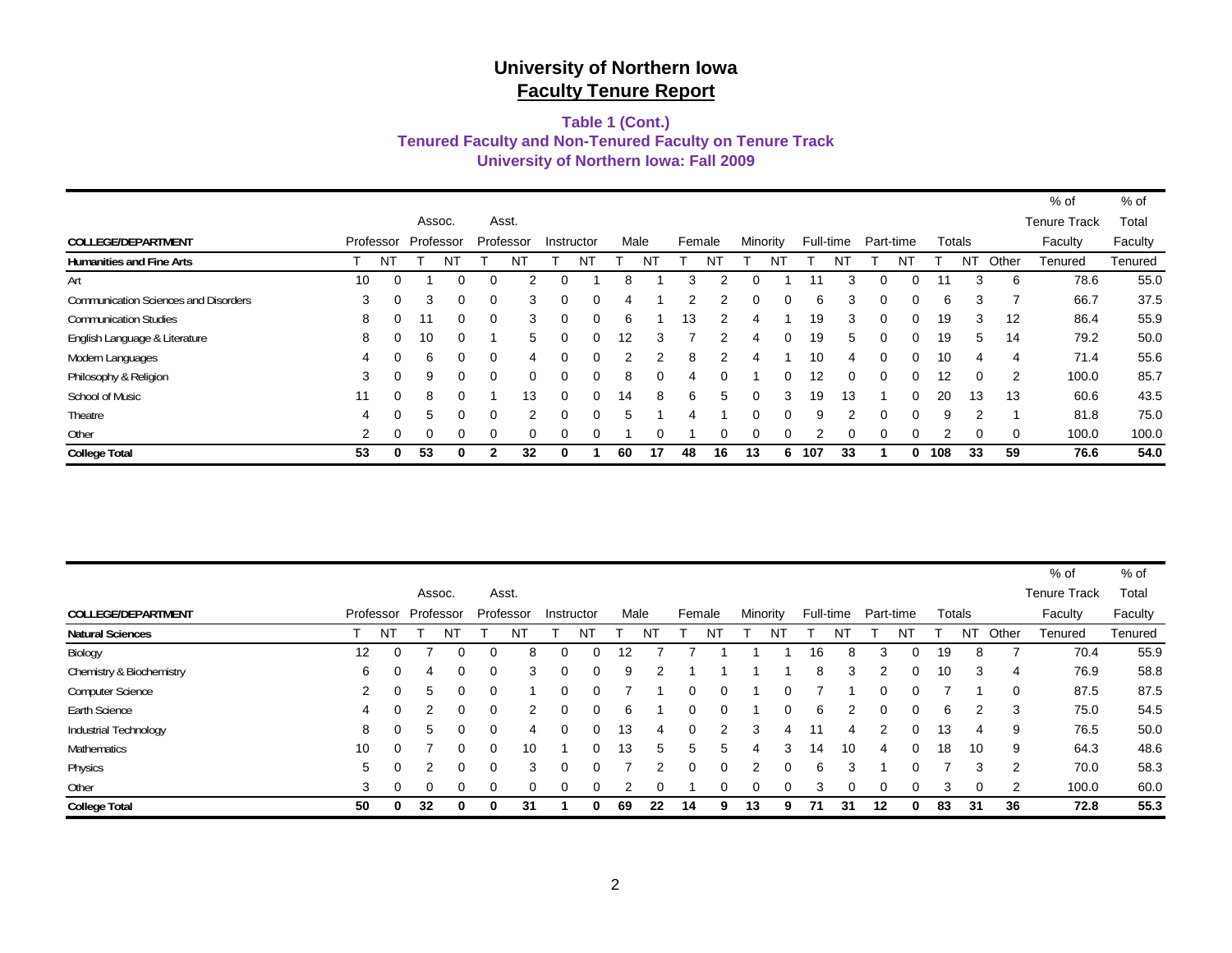#### **Tenured Faculty and Non-Tenured Faculty on Tenure Track University of Northern Iowa: Fall 2009 Table 1 (Cont.)**

|                                        |    |           |           |   |          |           |          |            |      |          |    |          |          |               |    |           |           |    |    |        |       | % of                | $%$ of  |
|----------------------------------------|----|-----------|-----------|---|----------|-----------|----------|------------|------|----------|----|----------|----------|---------------|----|-----------|-----------|----|----|--------|-------|---------------------|---------|
|                                        |    |           | Assoc.    |   |          | Asst.     |          |            |      |          |    |          |          |               |    |           |           |    |    |        |       | <b>Tenure Track</b> | Total   |
| COLLEGE/DEPARTMENT                     |    | Professor | Professor |   |          | Professor |          | Instructor | Male |          |    | Female   | Minority |               |    | Full-time | Part-time |    |    | Totals |       | Faculty             | Faculty |
| Social and Behavioral Sciences         |    | NT        |           |   |          | N.        |          | NĪ         |      |          |    | ΝI       |          | N.            |    |           |           | ΝI |    | NT     | Other | Tenured             | Tenured |
| Design, Family & Consumer Sciences     | 2  | $\Omega$  | 3         |   |          | 4         |          |            |      |          |    |          |          |               |    |           |           | 0  | 5  |        |       | 55.6                | 26.7    |
| Geography                              | 3  |           | 5         |   |          | 2         | ი        |            |      |          |    | 0        | 2        |               | 8  |           |           | 0  | 8  | 2      | 2     | 80.0                | 33.3    |
| History                                |    |           | 13        | 0 |          |           |          | 0          | 14   |          | 6  |          |          |               | 19 | 2         |           | 0  | 20 | 2      | 4     | 90.9                | 25.0    |
| <b>Political Science</b>               | 2  |           | 5         | 0 |          | 4         | O        |            | 6    |          |    | 3        | 3        |               |    |           |           | 0  |    |        | 4     | 63.6                | 33.3    |
| Psychology                             |    | $\Omega$  |           | 0 |          | 2         | 0        |            | 9    |          | 5  |          |          |               | 14 | 2         |           | 0  | 14 | 2      | 3     | 87.5                | 28.6    |
| Social Work                            | 5  |           | 6         | 0 |          |           | 0        | 0          | 6    | 0        | 5  |          |          |               |    |           |           | 0. | 11 |        | 4     | 91.7                | 16.7    |
| Sociology, Anthropology, & Criminology | 4  |           |           | 0 | $\Omega$ | 9         | $\Omega$ | 0          | 6    | 5        | 5  | 4        | $\Omega$ | $\mathcal{P}$ | 10 | 9         |           | 0. | 11 | 9      | 2     | 55.0                | 45.0    |
| Other                                  | 4  |           | $\Omega$  | 0 |          | $\Omega$  | $\Omega$ |            |      | $\Omega$ |    | $\Omega$ | $\Omega$ |               | 4  |           |           | 0  | 4  |        | 0     | 100.0               | $\sim$  |
| <b>College Total</b>                   | 34 |           | 46        | 0 | 0        | 24        | 0        | 0          | 54   | 10       | 26 | 14       | 8        | 4             | 78 | 24        |           | 0  | 80 | 24     | 26    | 76.9                | 61.5    |

| UNIVERSITY TOTAL | 199 | 0            | -217                |              | 12 | 112       | 39         | -11      | 282  | 59       | 185    | 68 | 49       |              | 26 431 | 126       | -36       |    | 467 | 127      | 216   | 78.6                | 57.7    |
|------------------|-----|--------------|---------------------|--------------|----|-----------|------------|----------|------|----------|--------|----|----------|--------------|--------|-----------|-----------|----|-----|----------|-------|---------------------|---------|
| Total            | 3   | $\mathbf{0}$ | 16                  | $\mathbf{0}$ |    | 2         | 0          |          | 11   |          | 9      |    |          |              | 19     |           |           | 0  | 20  | 3        | - 2   | 87.0                | 80.0    |
| Other            |     | $\Omega$     | 4                   | $\Omega$     |    | $\Omega$  | $\Omega$   | $\Omega$ | 4    | $\Omega$ | - 2    |    |          | <sup>0</sup> | 6      | 0         | $\Omega$  | 0  | 6   | $\Omega$ |       | 100.0               | 85.7    |
| Library          | 2   |              | 12                  | 0            |    |           | 0          |          |      |          |        |    |          |              | 13     |           |           | 0. | 14  | 3        |       | 82.4                | 77.8    |
|                  |     | NT.          |                     | NT           |    | ΝĪ        |            | N٦       |      |          |        | N  |          | NT           |        | N1        |           | NT |     | NT       | Other | Tenured             | Tenured |
|                  |     |              | Professor Professor |              |    | Professor | Instructor |          | Male |          | Female |    | Minority |              |        | Full-time | Part-time |    |     | Totals   |       | Faculty             | Faculty |
|                  |     |              |                     | Assoc.       |    | Asst.     |            |          |      |          |        |    |          |              |        |           |           |    |     |          |       | <b>Tenure Track</b> | Total   |
|                  |     |              |                     |              |    |           |            |          |      |          |        |    |          |              |        |           |           |    |     |          |       | $%$ of              | % of    |

Report Prepared by Office of Institutional Research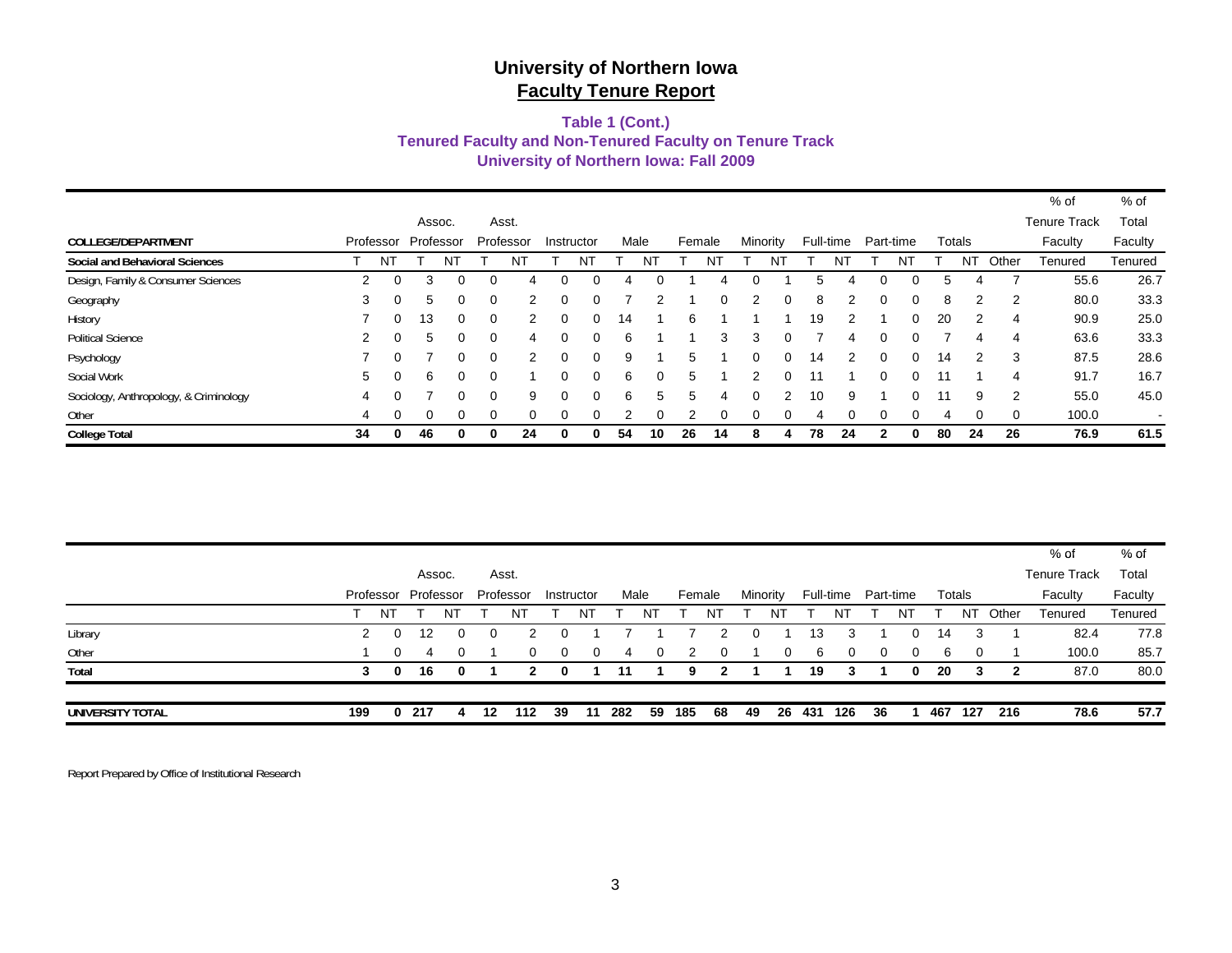#### **Table 2 Faculty Not on Tenure Track University of Northern Iowa: Fall 2009**

|                                |           |           | Other        |      |        |          |           |           |       |
|--------------------------------|-----------|-----------|--------------|------|--------|----------|-----------|-----------|-------|
| COLLEGE/DEPARTMENT             | Adjunct/  | Visiting/ | Non-Tenure   |      |        |          |           |           |       |
| <b>Business Administration</b> | Temporary | Term      | Track        | Male | Female | Minority | Full-time | Part-time | Total |
| Accounting                     |           |           |              | 3    |        |          |           |           | 6     |
| Economics                      |           |           |              | 3    |        |          | 0         |           |       |
| Finance                        |           |           |              |      |        | 0        |           |           |       |
| Management                     | 9         |           |              |      | 4      |          | 3         |           | 11    |
| Marketing                      |           |           | <sup>0</sup> |      |        |          |           |           | 3     |
| <b>College Total</b>           | 21        |           |              | 16   | 11     |          |           | 20        | 27    |

|                                                         |           |           | Other      |      |        |          |           |           |       |
|---------------------------------------------------------|-----------|-----------|------------|------|--------|----------|-----------|-----------|-------|
| <b>COLLEGE/DEPARTMENT</b>                               | Adjunct/  | Visiting/ | Non-Tenure |      |        |          |           |           |       |
| Education                                               | Temporary | Term      | Track      | Male | Female | Minority | Full-time | Part-time | Total |
| Curriculum & Instruction                                |           | 4         |            |      | 6      |          | 5         |           |       |
| Educational Leadership, Counseling & Postsecondary      |           | 0         | 0          |      | G      |          | 0         |           |       |
| Educational Psychology & Foundations                    |           | 0         | 0          |      |        | 0        | 0         |           |       |
| School of Health, Physical Education & Leisure Services | 10        | 5         |            | 6    | 10     | 3        | 10        |           | 16    |
| <b>Special Education</b>                                |           |           | 0          |      | ◠      | 0        |           |           |       |
| Teaching                                                | 8         | 3         |            |      | 8      |          | 5         |           | 12    |
| Price Lab. School                                       | 15        |           | 0          | 8    | 9      | 0        | 12        |           | 17    |
| <b>College Total</b>                                    | 49        | 14        |            | 24   | 42     | ŏ        | 33        | 33        | 66    |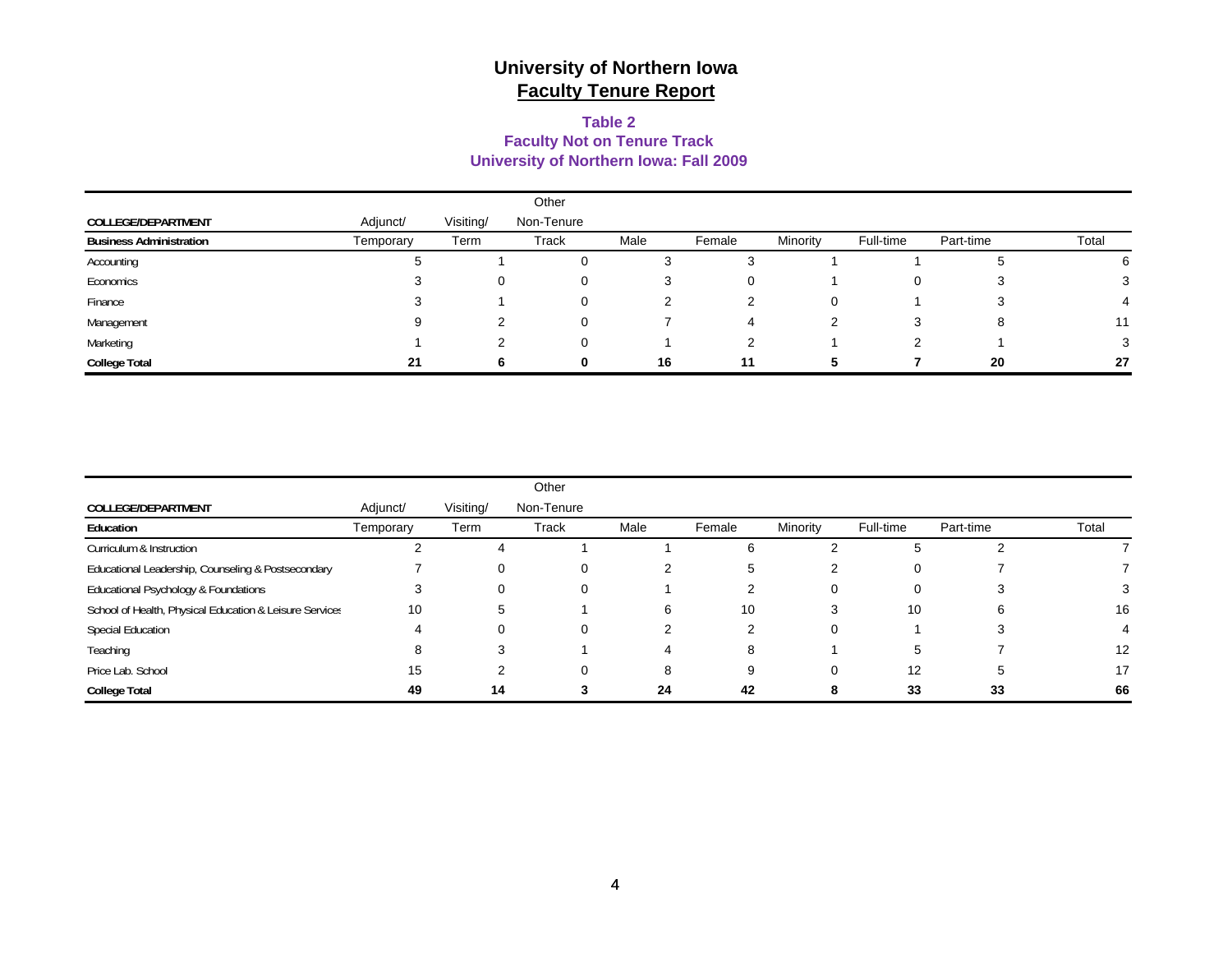#### **University of Northern Iowa: Fall 2009 Faculty Not on Tenure Track Table 2 (Cont.)**

|                                             |           |           | Other      |      |        |          |           |           |       |
|---------------------------------------------|-----------|-----------|------------|------|--------|----------|-----------|-----------|-------|
| COLLEGE/DEPARTMENT                          | Adjunct/  | Visiting/ | Non-Tenure |      |        |          |           |           |       |
| <b>Humanities and Fine Arts</b>             | Temporary | Term      | Track      | Male | Female | Minority | Full-time | Part-time | Total |
| Art                                         |           |           | $\Omega$   |      |        |          |           |           | h     |
| <b>Communication Sciences and Disorders</b> |           |           | 0          |      |        | 0        |           |           |       |
| <b>Communication Studies</b>                |           |           | ∩          | 5    |        | 0        | 6         |           | 12    |
| English Language & Literature               | 14        | 0         | 0          |      | 10     | U        | 8         |           | 14    |
| Modern Languages                            |           |           | 0          |      |        | U        |           |           |       |
| Philosophy & Religion                       |           | $\Omega$  | $\Omega$   | 2    | n      | 0        | 0         |           |       |
| School of Music                             |           |           | 0          | 8    | 5      |          | З         | 10        | 13    |
| Theatre                                     |           |           | U          |      |        |          | 0         |           |       |
| <b>College Total</b>                        | 50        |           |            | 22   | 37     |          | 23        | 36        | 59    |

|                          |           |           | Other        |                |        |          |           |           |       |
|--------------------------|-----------|-----------|--------------|----------------|--------|----------|-----------|-----------|-------|
| COLLEGE/DEPARTMENT       | Adjunct/  | Visiting/ | Non-Tenure   |                |        |          |           |           |       |
| <b>Natural Sciences</b>  | Temporary | Term      | Track        | Male           | Female | Minority | Full-time | Part-time | Total |
| Biology                  |           | 3         | 0            | 2              | 5      | 0        |           |           |       |
| Chemistry & Biochemistry |           |           | 0            | 0              | 4      | 0        |           |           |       |
| <b>Computer Science</b>  |           | 0         | $\Omega$     | 0              | 0      | 0        | 0         | 0         |       |
| Earth Science            |           | 0         | $\Omega$     | $\overline{2}$ |        | 0        | 0         | 3         |       |
| Industrial Technology    |           |           | $\Omega$     |                |        | 0        | ົ         |           |       |
| Mathematics              |           |           | $\Omega$     | 2              |        | 0        |           | 8         |       |
| Physics                  |           | 0         | $\Omega$     |                |        |          | 0         | ⌒         |       |
| Other                    |           | 0         | $\Omega$     |                |        | 0        | 0         | ◠         |       |
| <b>College Total</b>     | 31        |           | <sup>0</sup> | 15             | 21     |          | b         | 30        | 36    |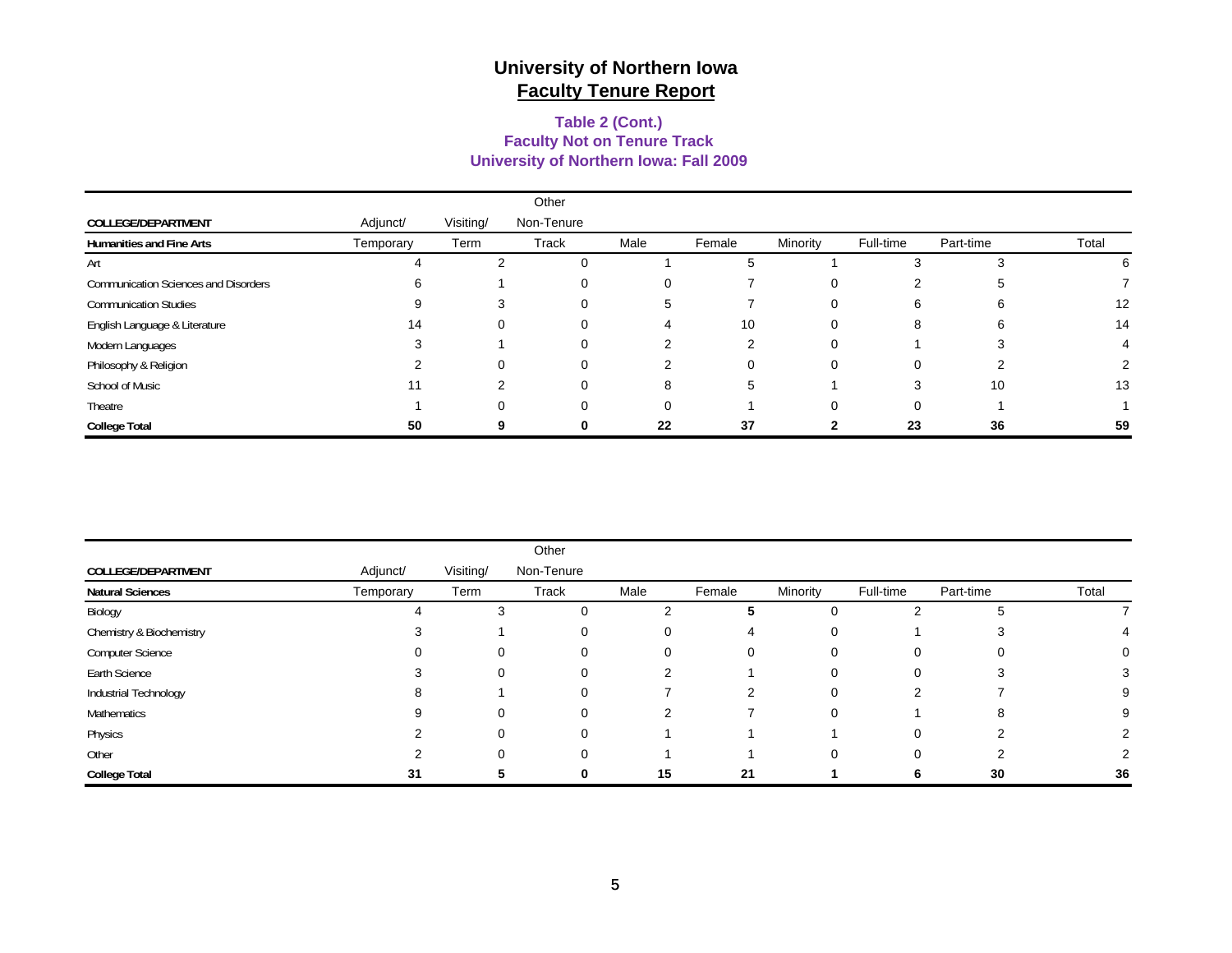#### **Table 2 (Cont.) University of Northern Iowa: Fall 2009 Faculty Not on Tenure Track**

|                                        |           |           | Other      |      |        |          |           |           |       |
|----------------------------------------|-----------|-----------|------------|------|--------|----------|-----------|-----------|-------|
| COLLEGE/DEPARTMENT                     | Adjunct/  | Visiting/ | Non-Tenure |      |        |          |           |           |       |
| Social and Behavioral Sciences         | Temporary | Term      | Track      | Male | Female | Minority | Full-time | Part-time | Total |
| Design, Family & Consumer Sciences     |           | 0         | 0          |      |        |          |           |           |       |
| Geography                              |           | 0         | 0          | 2    | 0      | 0        | O         |           |       |
| History                                |           | 0         | $\Omega$   |      | າ      |          |           |           |       |
| <b>Political Science</b>               |           | 0         | 0          |      | 0      | 0        |           |           |       |
| Psychology                             |           | $\Omega$  | $\Omega$   |      |        | O        | $\Omega$  |           |       |
| Social Work                            |           |           | $\Omega$   | ◠    | ົ      | ⌒        |           |           |       |
| Sociology, Anthropology, & Criminology |           | 0         | $\Omega$   |      |        | ი        | 0         |           |       |
| <b>College Total</b>                   | 25        |           | $\Omega$   | 13   | 13     |          |           | 22        | 26    |

|                  |           |           | Other      |      |        |          |           |           |       |
|------------------|-----------|-----------|------------|------|--------|----------|-----------|-----------|-------|
|                  | Adjunct/  | Visiting/ | Non-Tenure |      |        |          |           |           |       |
|                  | Temporary | Term      | Track      | Male | Female | Minority | Full-time | Part-time | Total |
| Library          |           |           |            |      |        |          |           |           |       |
| Other            |           |           | O          |      |        |          |           |           |       |
| Total            |           |           | o          |      |        | n        |           |           |       |
| UNIVERSITY TOTAL | 176       | 37        |            | 90   | 126    | 19       | 75        | 141       | 216   |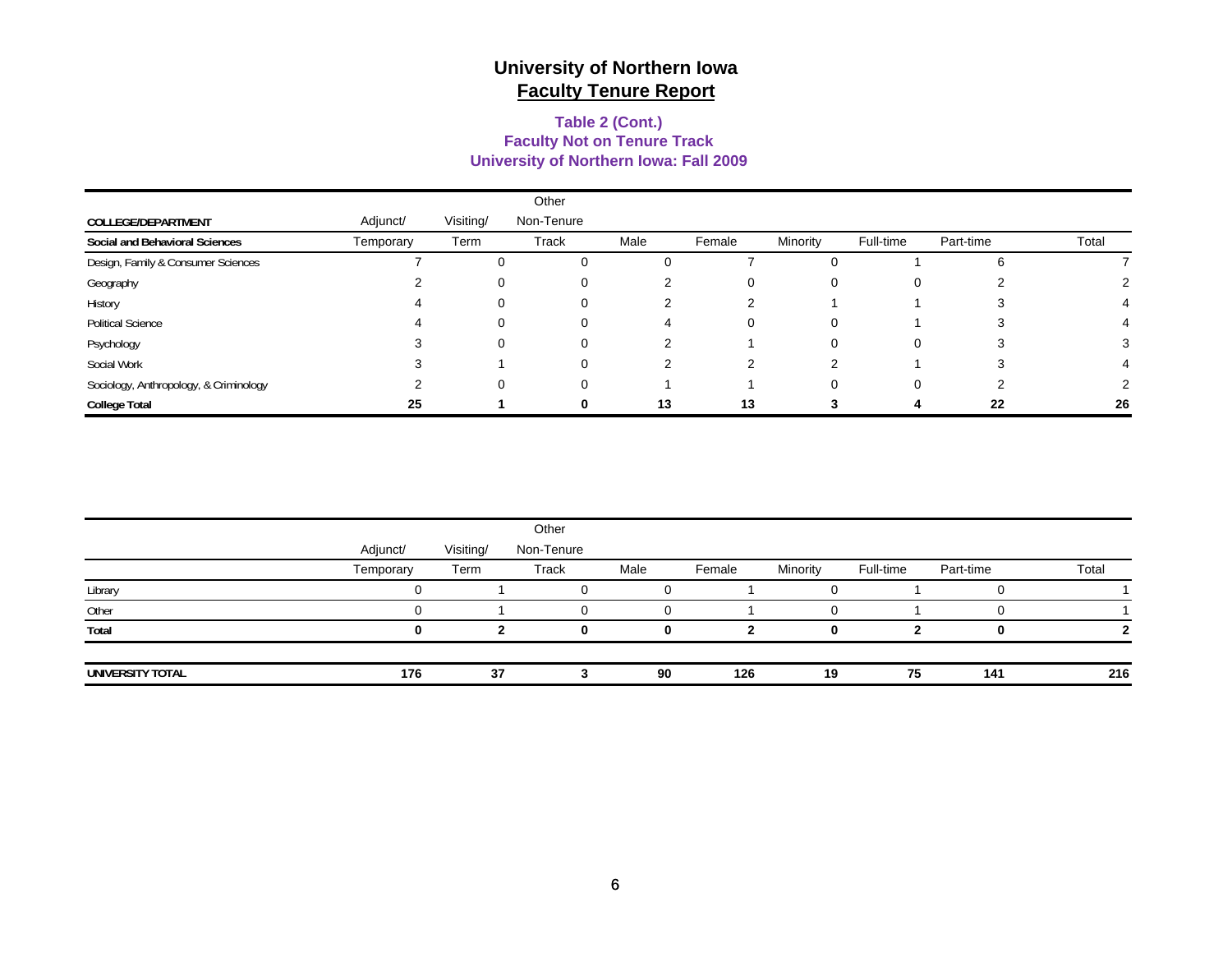#### **Table 3 Faculty by Tenure Status and Rank University of Northern Iowa: Fall 2009**

|                            |          |          |                     |           |             |       | %         | %       |
|----------------------------|----------|----------|---------------------|-----------|-------------|-------|-----------|---------|
|                            |          | On       | Not on Tenure Track |           |             |       | Tenured   | Tenured |
|                            |          | Tenure   | Adjunct/            | Visiting/ |             |       | of Tenure | of All  |
| <b>Faculty Rank</b>        | Tenured  | Track    | Temporary           | Term      | Other       | Total | Eligible  | Faculty |
| Professor                  | 199      | 0        | 3                   | 2         | 0           | 204   | 100.0     | 97.5    |
| Associate Professor        | 217      | 4        | 0                   | 0         | $\mathbf 0$ | 221   | 98.2      | 98.2    |
| <b>Assistant Professor</b> | 12       | 112      | 2                   |           | $\mathbf 0$ | 127   | 9.7       | 9.4     |
| Instructor                 | 39       | 11       | 166                 | 34        | 3           | 253   | 78.0      | 15.4    |
| Lecturer/Other             | $\Omega$ | $\Omega$ | 5                   | 0         |             | 5     | 0.0       | 0.0     |
| <b>University Total</b>    | 467      | 127      | 176                 | 37        | 3           | 810   | 78.6      | 57.7    |

\*Non-tenure track faculty are not eligible for consideration for the award of tenure. An appointment can be made for either a full-time

or part-time workload and for a fixed term or terms. The faculty rank is normally an instructor.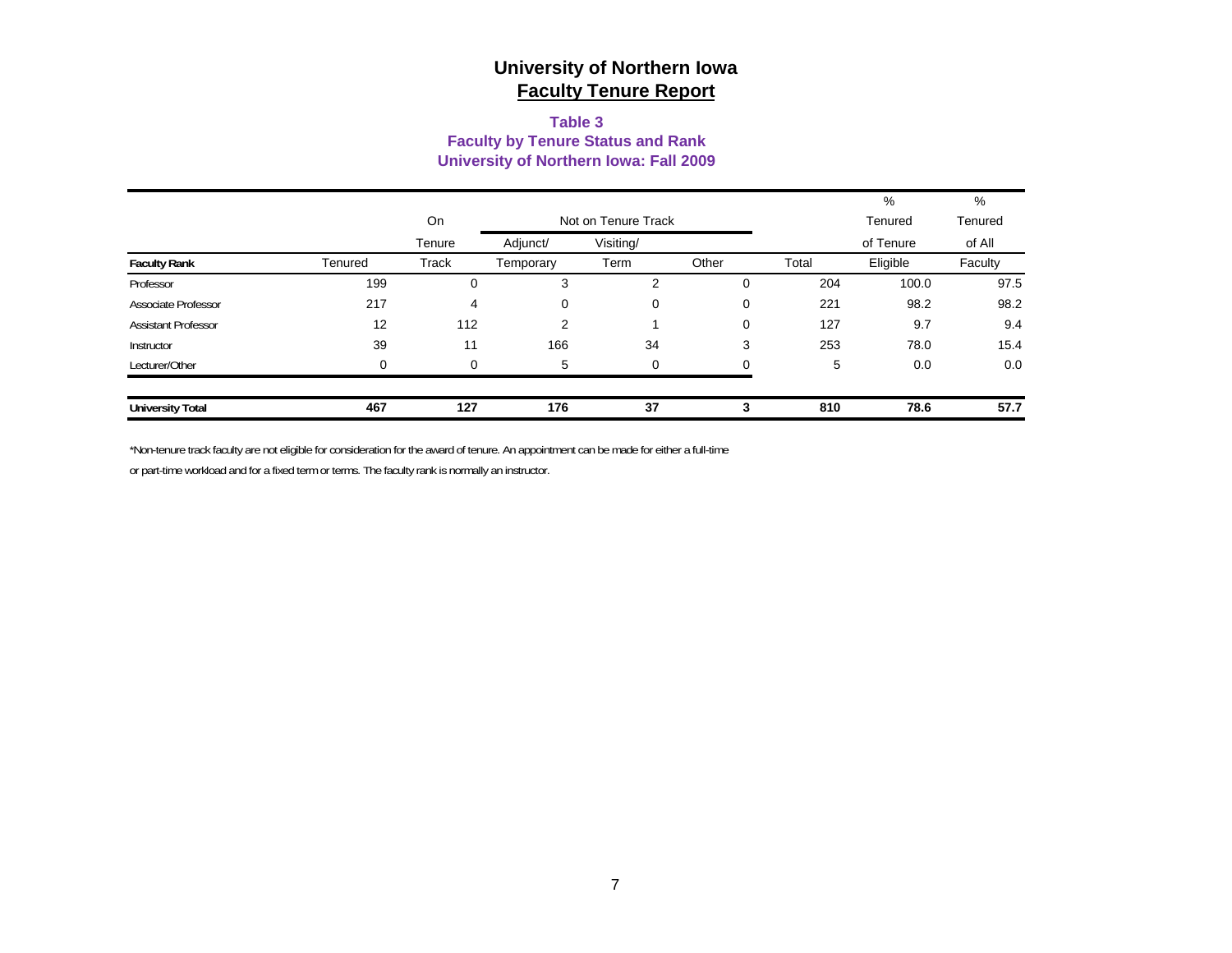#### **Table 4**

#### **Faculty by Gender and Ethnic Group University of Northern Iowa: Fall 2009**

|                                        | American Indian |       | Black/African | Hispanic/ | Native Hawaiian/       | Two or More Races        | White or  |
|----------------------------------------|-----------------|-------|---------------|-----------|------------------------|--------------------------|-----------|
| <b>Faculty Gender and Ethnic Group</b> | Alaska Native   | Asian | American      | Latino    | Other Pacific Islander | (Not Hispanic or Latino) | Caucasian |
| Male                                   |                 | 31    |               |           |                        |                          | 375       |
| Female                                 |                 | 16    |               |           |                        |                          | 341       |
| <b>University Total</b>                |                 | 47    | 20            | 16        |                        |                          | 716       |